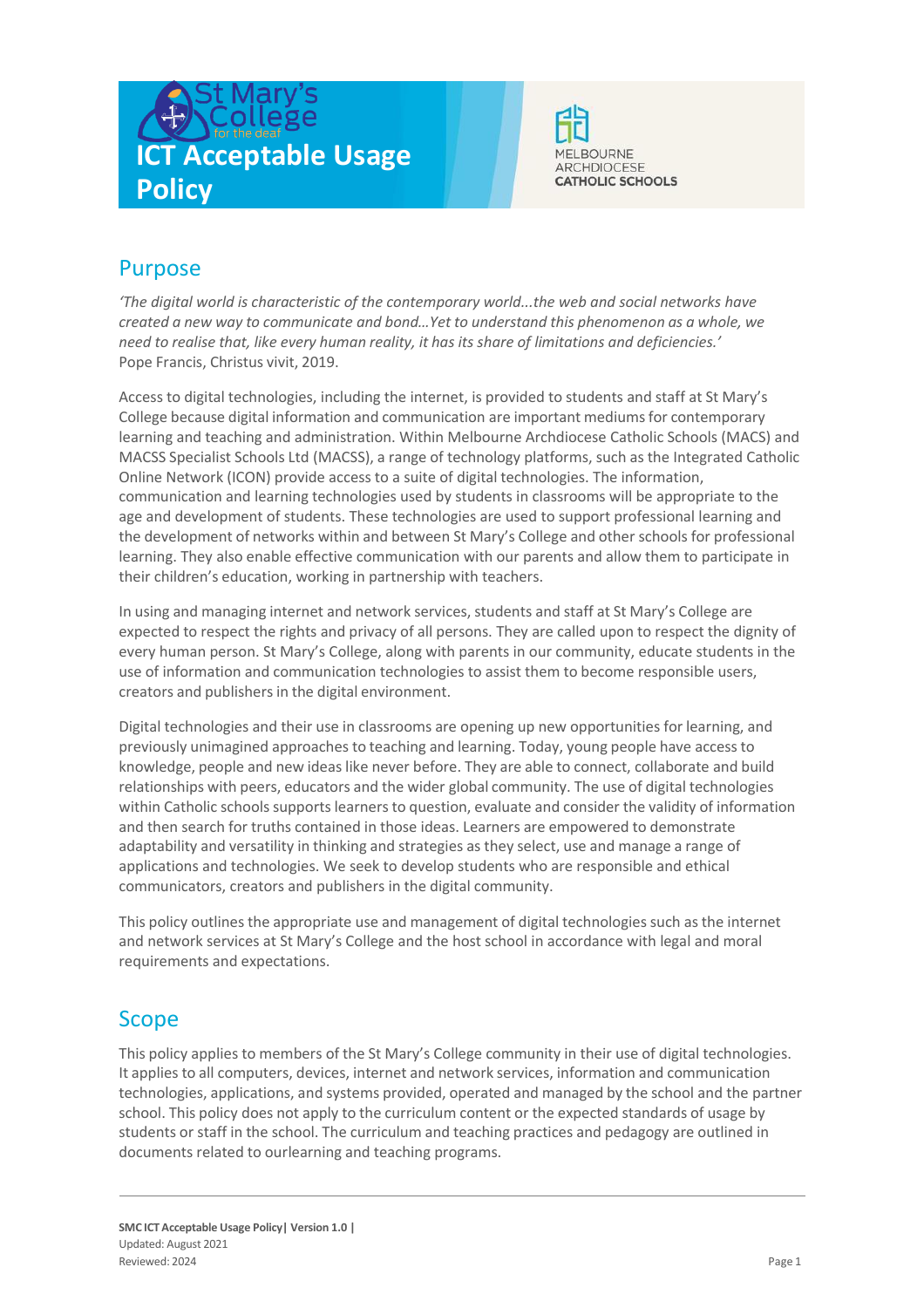# **Definitions**

**Computer** is either a desktop or portable laptop device that performs processes, calculations and operations based on instructions provided by a software or hardware program.

**Device** refers to a unit of physical hardware or equipment that provides one or more computing functions within a computer system. It can provide input to the computer, accept output or both. Typical hardware includes a computer mouse, speakers, printer and microphone.

**Email** means the system that enables users to send data over the internet using computers and mobile devices.

**ICON** means the Integrated Catholic Online Network which is used to deliver shared services for educational and administrative purposes across Catholic schools.

**Internet** means the system of interconnected networks that connects computers for data transmission and storage.

Intranet refers to a local system of computers enabling students and staff to communication and share information within their school community.

**Host School** means the partner school where a St Mary's Campus conducts educational programs separately and in collaboration with that partner school.

**Mobile devices**refers to (but is not limited to) mobile phones, PDAs and portable storage devices.

**Network services** means the facilities and resources located on and delivered via a computer-based network, including communication systems, internet and intranet services, mobile devices, electronic mail, web services, printer services, database services, back-up services, file services and network management services.

**Parents**includes parents, guardians and carers.

**Social networking** means web-based services that allow individuals to create their own online profiles and communicate with each other by voice, chat, instant message, image sharing, video conference and blogs in a virtual community.

Staff means salaried, voluntary and contracted persons.

**Students** means those students enrolled at St Mary's College.

**Website** is an internet based page or series of pages grouped together and managed by a person or group.

# **Principles**

The use of digital technologies within our school by staff and students at St Mary's College is underpinned by the following principles and understanding:

- that digital technologies provide valuable opportunities for staff and students to collaborate, connect and create with peers, colleagues, experts and the wider community
- that online behaviour will at all times demonstrate respect for the dignity of each person in the community
- users will behave in a manner that is ethical when using the internet and network services (even for personal communication)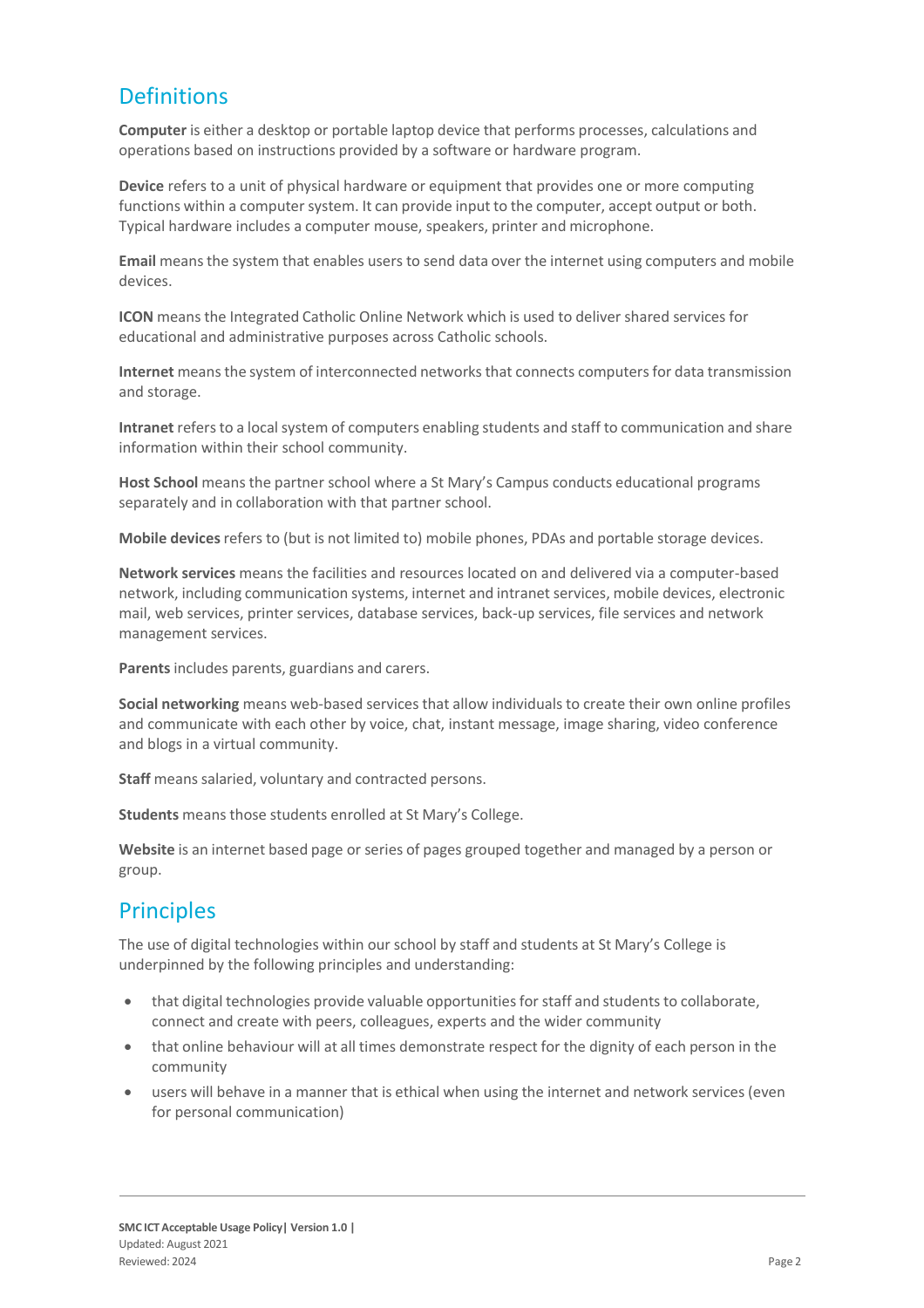- the Catholic beliefs and ethos of the school, and professional expectations and standards required by teachers are demonstrated in the way the technologies are used
- inappropriate online behaviour, including cyberbullying, will not be tolerated.

### **Policy**

#### **Internet and Network Access**

Access to internet and network services are provided provided by MACSS (and the partner school) to staff and students of St Mary's College for educational and administrative purposes. From time to time, other MACSS policies andrequirements in particular schools may result in restrictions.

Access rights assigned to students and staff at St Mary's College will be determined by the principal of St Mary's and that of the host school and may vary as educational and administrative purposes change.

Students and staff at St Mary's College may not use the internet and network services provided for school use for commercial purposes, either offering or acquiring goods or services for personal use. The services cannot be used for political lobbying or proliferation of unnecessary communications.

#### **Expectations of users**

All students and staff at St Mary's College are required to use the internet and network services in accordance with this policy. Any use of devices or services that may be questionable, offensive, and controversial or against the Catholic ethos is unacceptable. This includes personal communication with students on matters not related to curriculum or education. These standards apply whenever St Mary's College equipment or communication lines are used, including use from home or other non-school location and when a private account is used.

To this end, all St Mary's College students must read, understand and sign an Acceptable Use Agreement This will be provided by the partner school as St Mary's College students use the network of the partner school.

#### **Non-compliance with this policy**

Disciplinary action may be undertaken by St Mary's College against any student or staff member is who found to be inappropriately using the provided internet, network services, device or mobile device. The principal will determine the disciplinary measures to be undertaken in accordance with other policies and guidelines. These measures may be outlined in staff handbooks or the Acceptable User Agreement for students used by St Mary's College.

#### **Duty of Care**

St Mary's College will provide age appropriate instruction to students in online personal safety issues, including inappropriate sites, stranger danger, cyberbullying and scams. This will take into account the learning and social and emotional and other challenges faced by deaf and hard of hearing students. St Mary's College will prepare staff todeal with these issues and encourage staff and parents to avail themselves of workshops and online resources as provided by host schools.

### **Monitoring**

#### **Students**

Online activities may be monitored or reviewed to assess network efficiency, examine system security and to investigate alleged breaches of this policy.

#### **Staff**

An authorised person (e.g. a principal, a regional manager or other MACS staff member) can monitor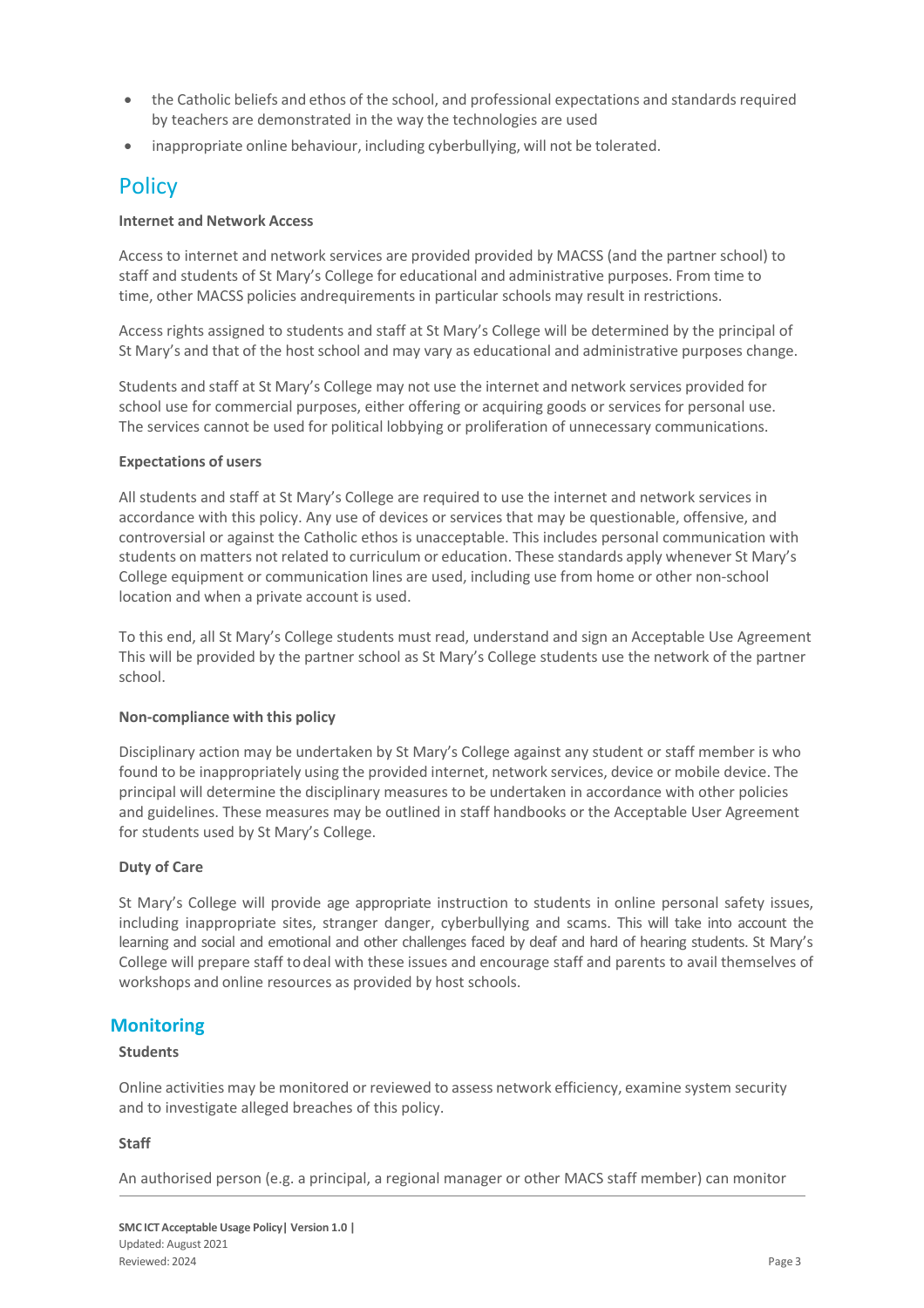the use of MACSS ICT resources. Server logs may also be used in an investigation of an alleged breach of this policy.

#### **Security**

To minimise risk to MACSS information and communication networksfrom viruses and intrusions, current virus screening software is to be activated, and where appropriate, passwords are to be used by staff and students of St Mary's College. Firewalls are to be maintained. The management of system protocols and configurations are the responsibility of the staff authorised by the school or MACSS. Non-authorised staff and students are not permitted to have access to these levels of system management.

#### **Email**

Email service is provided for educational and administrative purposes. Staff and students at St Mary's College must identify themselves appropriately by using a signature block at the bottom of the email message that includes their name, school phone number and postal address. St Mary's College advises students and staff that they may be held accountable for the email they create and distribute using the network.

#### **Websites**

St Mary's College may create, or have created, a website with the approval of the principal. These websites must be established and maintained in accordance with MACSS policies and guidelines and relevant legislation.

#### **Social networking**

Provision of social networking for students must be related to an educational purpose. Thisis at the discretion of the principal.

#### **Acceptable Use Agreements**

This is developed by the partner school. A student declaration outlining the conduct expected of students when using digital technologies is distributed to St Mary's College students along with students of the partner school to provide consistency and clarity in the combined community. This is aligned with the school's student behaviour management policies. The Acknowledgement section for students and parents allows them to declare their understanding of the Student Device Program Agreement by providing their signatures. Parents/guardians are expected to accept the Student Device Program Agreement as provided by St Mary's College or the partner school on Operoo (previously CareMonkey), another Learning Management Platform, or complete a paper copy on or before the day that the device is collected from the College.

St Mary's College through its partner schools provides students and parents/guardians with the following: